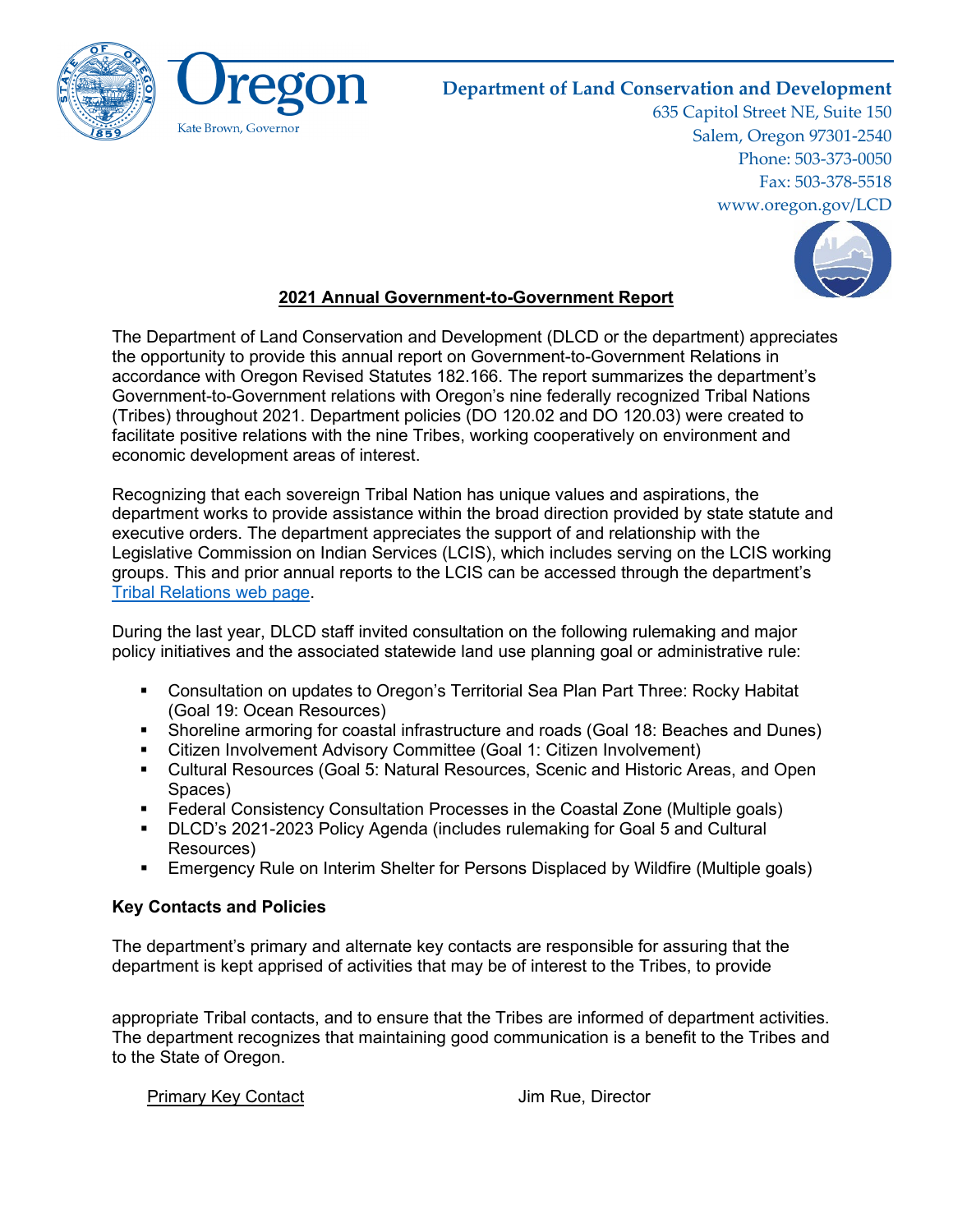Government-to-Government Report Department of Land Conservation and Development December 15, 2021 Page 2 of 10

503-881-0667 [jim.rue@dlcd.oregon.gov](mailto:jim.rue@dlcd.oregon.gov)

Kirstin Greene, Deputy Director 503-934-0017 [kirstin.greene@dlcd.oregon.gov](mailto:kirstin.greene@dlcd.oregon.gov)

#### Alternate Key Contact

Director Jim Rue and other members of the agency Tribal Liaison team were pleased to attend the 2021 Annual Tribal-State Government-to-Government Summit by Zoom on December 1 and 2, 2021.

Deputy Director Kirstin Greene and Coastal Policy Specialist Heather Wade served as DLCD's liaisons for the Cultural Resources Cluster Work Group in 2021. Natural Resources Specialist Amanda Punton was DLCD's primary Natural Resources Work Group liaison, supported by Farm and Forest Specialist Hilary Foote. Economic Development Specialist Leigh McIlvaine is DLCD's primary contact to the Economic and Community Development Cluster Work Group.

The department's "Policy on Government to Government Relations with Oregon Tribes" and "Local and Tribal Government Communication Policy" are attached for reference.

# **Oregon Coastal Management Program**

The department is the administering agency for the Oregon Coastal Zone Management Program (OCMP). This federally approved management program results in two primary benefits to the state: (1) funding to administer the program and support coastal communities; and (2) federal consistency authority. The Program includes 10 state agencies and 40 local jurisdictions in the coastal zone. OCMP funded coastal program staff encourage coordination with all impacted Tribal Nations on programmatic initiatives and strategic planning for the Program.

As a matter of practice, department staff continue to proactively coordinate with the Tribes in the review of federal permits and federal actions, in accordance with OCMP's federal consistency authority. An Oregon Sea Grant Natural Resource Policy Fellow, Kyle Byers (971-375-5978 | kyle.byers@dlcd.oregon.gov), has been placed with the OCMP to formalize and document these practices through the development of a Tribal coordination and consultation policy and related procedures, specific to this federal consistency authority. We are fortunate and grateful that Kassandra Rippee, THPO and Archaeologist for the Coquille Indian Tribe, has agreed to act as advisor to the project team.

Invitations to request consultation on the project were sent to all Tribal Nations on October 26, 2021, with supplemental material describing the project being sent on November 17, 2021. In the early stages of the project, the team is focusing on gathering and sharing information with the goal of learning more about Tribal Nations' interests in and capacity to engage with the different types of activities subject to federal consistency review. Based on this improved understanding, we plan to develop procedures to streamline and standardize protocols and communication methods, while leaving room for flexibility as circumstances require.

The project has three major milestones which correspond with requests for Tribal engagement. All dates are estimates and may be subject to change as the project requires: 1) the review of the outline of the policy (February 2022); 2) the review of the draft policy (May 2022); and 3) review and seeking agreement on "final" policy (August 2022). The project will officially end on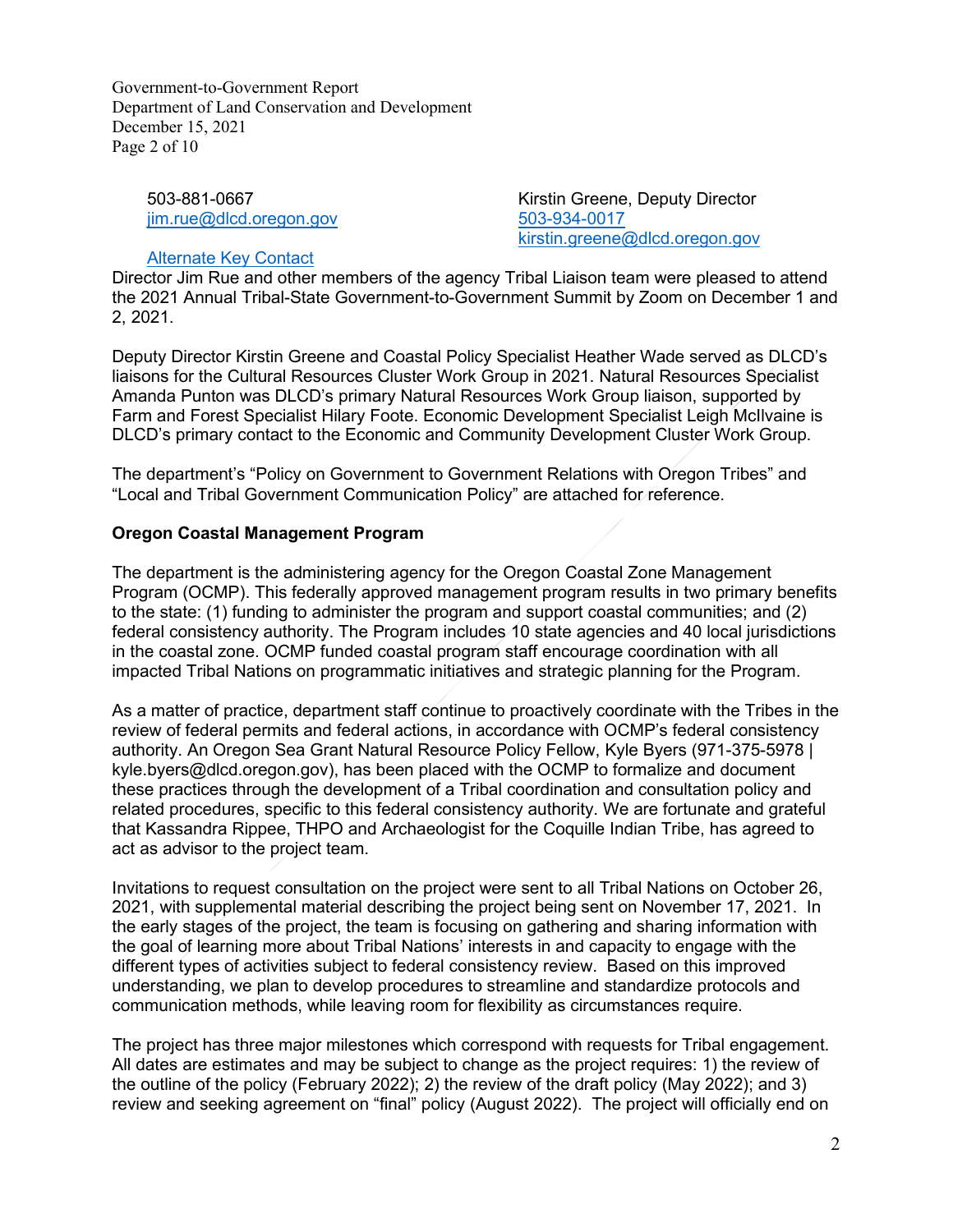Government-to-Government Report Department of Land Conservation and Development December 15, 2021 Page 3 of 10

September 19, 2022, with the conclusion of the one-year fellowship. However, we anticipate that coordination and consultation may extend beyond that date as we work to finalize the policy.

In 2020, as a part of conducting Federal Consistency Review under the Coastal Zone Management Act, staff conducted staff to staff consultation and coordination with the Coos, Lower Umpqua, and Siuslaw Indians as well Coquille, Siletz, and Grand Ronde on the proposed Jordan Cove Energy Project and DLCD's role. Staff provided information to CTCLUSI and other coastal Nations on cultural resource enforceable policies under the Coastal Zone Management Act administration. Staff reviewed letters from Tribal Nations as part of our federal consistency review. Staff fielded additional requests for information regarding OCMP enforceable policies with respect to Oregon's land use system and responsibilities for review of federal activities. Coastal program staff would like to continue discussions with staff and/or leadership of Tribal Nations regarding how we can improve enforceable policies and processes. Deanna Caracciolo (503-956-8163 | deanna.caracciolo@dlcd.oregon.gov) is the DLCD contact for Jordan Cove and other federal consistency reviews of interest to the Tribes.

Coastal program staff have posted all pertinent information at [https://www.oregon.gov/LCD/OCMP/Pages/Fedral-Consistency.aspx.](https://www.oregon.gov/LCD/OCMP/Pages/Fedral-Consistency.aspx) DLCD continues to participate in interagency and staff-to-staff Tribal coordination meetings related to the project.

In 2021, agency staff are able to offer financial assistance for staff participation in the National Oceanographic and Atmospheric Administration-funded Project of Special Merit for an update to the Yaquina Bay Estuary Management Plan.

Coastal program staff including the Marine Affairs Coordinator, Rocky Habitat Project Coordinator, and Coastal Program Manager worked with staff from coastal Tribal Nations as part of the Territorial Sea Plan (TSP) Amendment process for the Rocky Habitat Management Strategy (TSP Part 3). Staff have communicated with these nations' governmental staff through email, and in-person (remote) meetings to provide information on the amendment process in order to facilitate discussions regarding coastal Tribes' feedback on the proposed plan amendments. Staff from the Tribal Nations as well as the coastal program have been focused on identifying the future coordination and consultation process needs associated with any proposals for site designations with the potential for impacting Tribal practices and lifeways.

These specific activities have been part of the process:

Rocky Habitat Tribal Work Sessions - two roundtable work sessions were convened in September and October primarily with natural resources staff invited from the five Tribal Nations with interests in the coastal zone. The focus of these meetings was to better engage with Tribal Nations on the TSP amendment process, help DLCD's Ocean and Coastal Management Program (OCMP) staff better understand Tribal Nation perspectives and concerns related to coastal rocky habitats and resources, and identify opportunities for coordination and collaboration to help ensure these views are appropriately incorporated and represented throughout the process.

Several tasks and opportunities were identified as a result of these meetings. Plans for coordination between OCMP and Tribal staff now include a) the appropriate inclusion and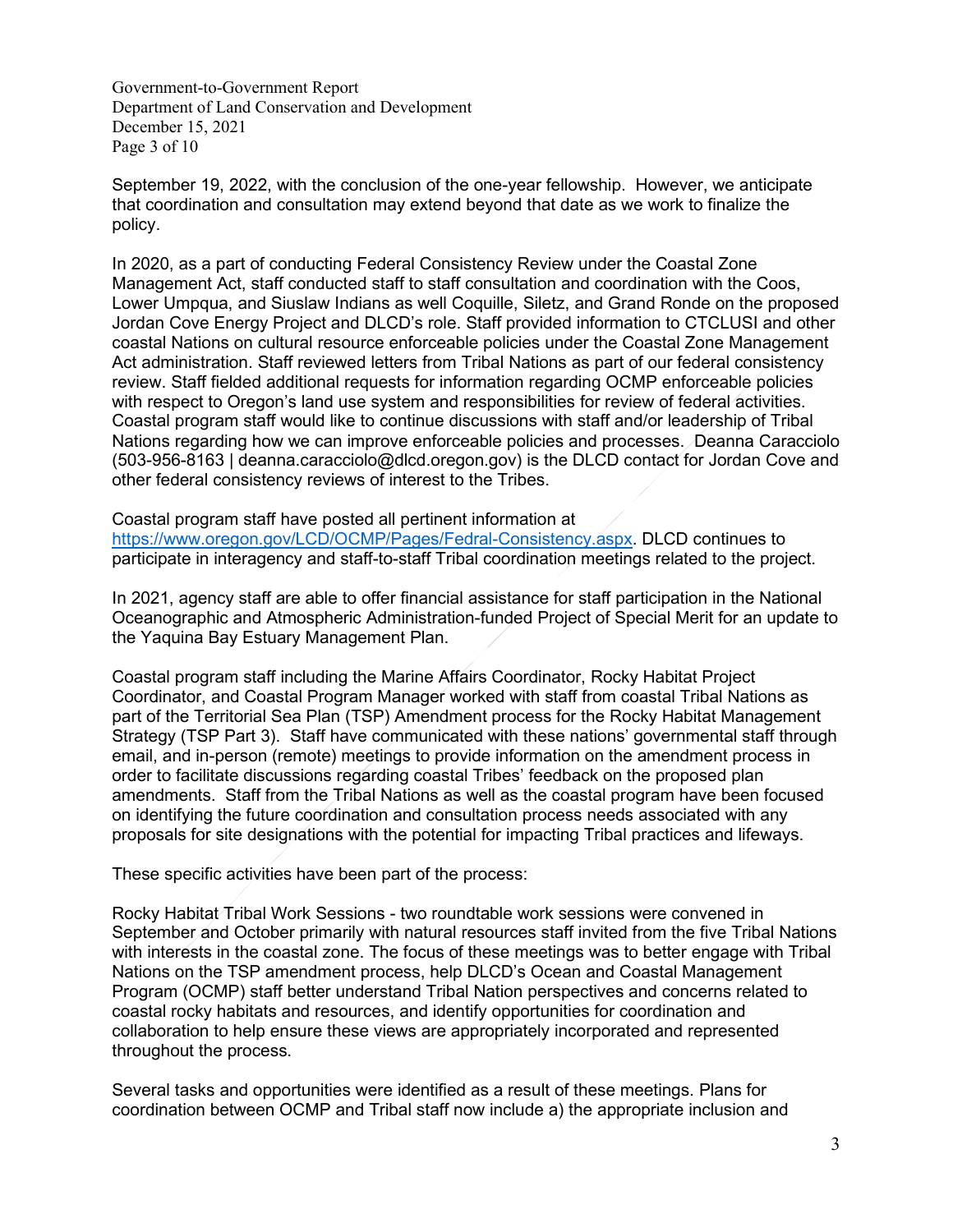Government-to-Government Report Department of Land Conservation and Development December 15, 2021 Page 4 of 10

representation in relevant sections of the Rocky Habitat Management Strategy text, b) appropriate inclusion and representation on SeaSketch and OregonOcean.info, c) notifications and clearer expectations for engagement in the proposal processes and meetings, and d) scheduling a follow-up work session meeting in early 2021. As of this reporting, each of the above tasks are currently in progress.

In the Strategy text, participants identified a need to include clarification of the possibility that rocky habitat site management regulations, in some instances now or in the future, may not apply to Tribal Nations who have external harvest agreements with the state. This was reviewed and approved by all parties. Other sections of the Strategy relevant to the Tribal Nations may be reviewed and updated as necessary in winter and spring.

Opportunities for Tribal Nation inclusion and representation on OregonOcean.info and the SeaSketch tool have been identified through this process, drafted by agency staff and forwarded to Tribal staff for review and approval. This includes coordination on implementing Tribal lands data and information.

Modifications to the steps of the proposal review process were developed, reviewed, and approved by all parties. This change clarifies the responsibilities and expectations for communicating with Tribal Nations through the rocky habitat proposal process, and when coordination and/or consultation may be appropriate.

Staff have sent invitations to schedule a third work session in early 2021 to Tribal Nation natural resource staff contacts. Work to schedule that meeting is underway.

On December 8, 2020, at the CTCLUSI's request, staff convened between several Tribal Nations representatives, DLCD staff, and DLCD's Department of Justice representative to discuss what consultation could look like regarding the designation process and staff recommendation to Ocean Policy Advisory Council (OPAC), OPAC's role in consultation, and a multi-agency approach to consultation as that time comes (Oregon Parks and Recreation Department, Oregon Department of Fish and Wildlife, et al). Meeting summary information will be forwarded to OPAC members.

Future work in the TSP3 amendment process will include ongoing coordination with Tribal Nations to fulfill the tasks identified above and identify any additional tasks and opportunities for coordination with Tribal Nations. Following receipt of the public rocky habitat proposals after December 31, 2020, proposals will be forwarded to Tribal Nations staff for review and to invite feedback or consultation as necessary. Strategy text revisions to appropriately include and represent Tribal Nations will be made and included in the final Strategy draft which will be submitted for OPAC approval in their spring 2021 meeting.

The Marine Affairs Coordinator assisted OPAC and the Governor's Natural Resources Office Governor's office to announce and solicit nominations to facilitate the appointment a new Tribal government representative to the Council. This action was associated with an OPAC discussion that resulted in a letter to the Governor's office recommending removal of the statutory requirement for senate confirmation of the nominee. There was also discussion at the OPAC meeting of each coastal Tribal government having a seat on the Council, but there was not support at the Council for that recommendation. This discussion resulted in a letter to LCDC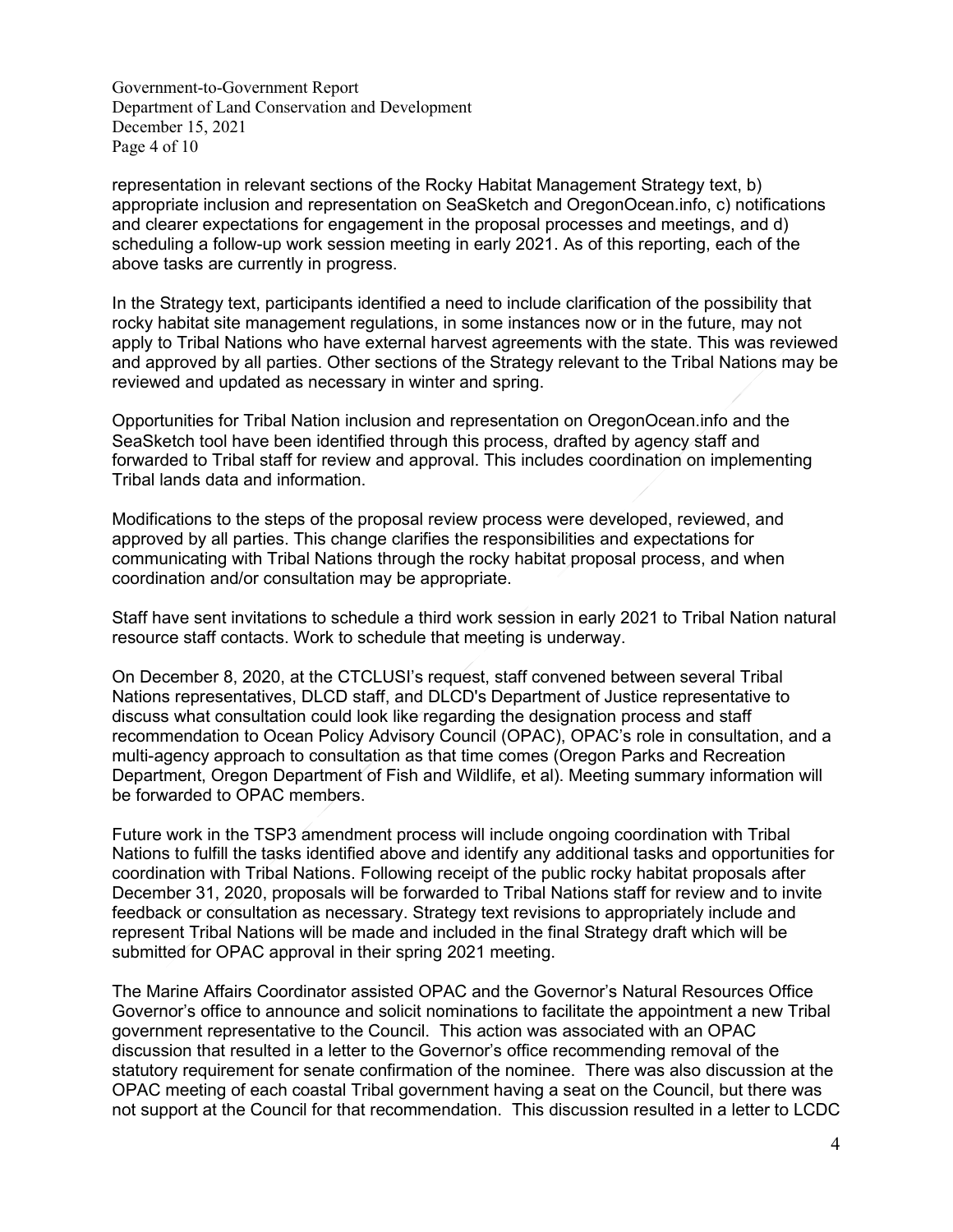Government-to-Government Report Department of Land Conservation and Development December 15, 2021 Page 5 of 10

from the CTCLUSI Tribal government. LCDC wrote a letter to the Governor's office in support of better representation of coastal Tribes at OPAC on August 19, 2020.

In another project funded by the US Department of Defense funding to avoid conflicts between sites needed for military activities and natural resource protection, the Oregon Renewable Energy Siting Assessment project staff from DLCD and the Oregon Department of Energy (ODOE) have communicated with Tribal governments in regards to their participation in project surveys and comment opportunities related to the production of a siting tool for consideration of development of renewable energy in the state. Several Tribal governments have received approval for funding through Interagency Agreements to receive reimbursement for time spent on project review and feedback activities. Collaboration with Tribal entities is occurring by project contractors, upon review and approval by DLCD and ODOE staff.

In November 2021, LCDC's adopted a policy agenda for the 2021-2023 biennium. Rulewriting for Goal 5 specific to cultural areas is included on the agenda and is anticipated to begin in the latter half of 2022. Goal 5 "Cultural Areas" are understood to include archeological sites with Native American artifacts, human remains, and associated funerary objects. Oregon Tribes also consider significant cultural areas to include sites used consistently, over centuries, for ceremonial activities or food gathering.

Oregon Administrative Rule 660-023 lacks an implementing rule specific to cultural resources. This is one reason why local measures to protect significant cultural areas from disturbance during development have not manifested as originally envisioned in the goal. DLCD and LCDC have been in discussion with representatives of Oregon's Tribal Nations to explore how a new administrative rule could improve protections for areas and items that are sacred to one or more Tribes. It is hoped that a new rule will improve awareness of and compliance with state laws regulating treatment of cultural resources. A new rule may also direct local governments to require proactive measures when development is permitted on private land where there is information indicating the presence of a significant cultural resource.

Patty Snow (503-508-2215 | [patty.snow@dlcd.oregon.gov\)](mailto:patty.snow@state.or.us) and Andy Lanier (503-934-0072 | [andy.lanier@dlcd.oregon.gov\)](mailto:andy.lanier@state.or.us) are the DLCD contacts for regional ocean issues. Both staff are engaged with the West Coast Ocean Alliance, which is an ocean management coordinating body between the three west coast states, west coast Tribes and federal agencies. Amanda Punton (503-206-2291 and [Amanda.punton@dlcd.oregon.gov\)](mailto:Amanda.punton@state.or.us) is the best contact for Goal 5 issues.

## **Natural Hazards Planning**

DLCD Natural Hazards Team planners are working to engage Tribal Nations in regional Natural Hazards Mitigation Plan projects. Specific initiatives follow.

Agency staff worked with the Burns Paiute Tribe for several years on their Natural Hazard Mitigation Plan (NHMP). The Burns Paiute Tribe 2021 NHMP was approved by the Federal Emergency Management Agency (FEMA) on July 21, 2021. The NHMP is effective July 21, 2021 to July 20, 2026.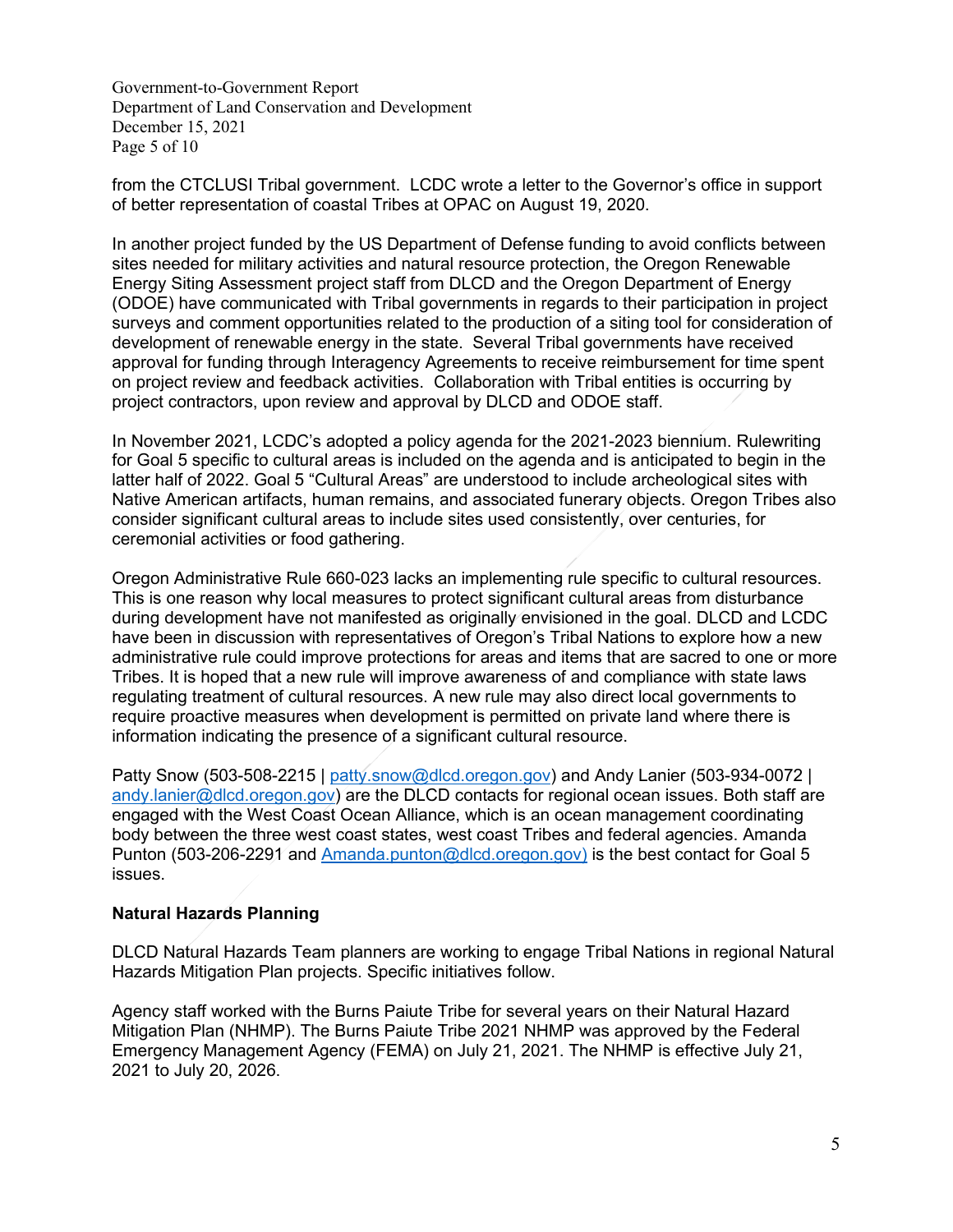Government-to-Government Report Department of Land Conservation and Development December 15, 2021 Page 6 of 10

Members of the Confederated Tribes of the Umatilla Indian Reservation (CTUIR) participated on the Steering Committee of the Umatilla County Multi-Jurisdictional NHMP. Funding for this work was obtained through a Hazard Mitigation Grant Program (HMGP) grant and the update was done at an accelerated pace in response to the 2020 flood events. The Umatilla County MJNHMP was approved by FEMA on August 12, 2021. The NHMP is effective August 12, 2021 to August 11, 2026.

Staff are also working with the Coos County NHMP project manager to help ensure the Coquille Indian Tribe, the Confederated Tribes of Coos, Lower Umpqua, and Siuslaw Indians, and the Cow Creek Band of Umpqua Tribe of Indians are supported to consult with staff and engage in development of this plan, in addition to supporting Tribal hazard mitigation plan updates directly with FEMA.

Finally, staff reached out to the Confederated Tribes of the Umatilla Indians as well as the Nez Perce Tribe during the Wallowa County Natural Hazards Mitigation Plan update. While representatives of the nations have opted not to participate actively in the plan development, DLCD staff will provide a final draft NHMP update to the staff of the nations for review prior to finalizing the plan.

DLCD's Floodplain Manager has been supporting local communities that are processing floodplain development permits where members or representatives of Tribal Nations are the applicants. These are primarily for stream restoration projects and associated technical questions regarding the requirements. Nations include the Confederated Tribes of Siletz Indians and the Confederated Tribes of Coos, Lower Umpqua, and Siuslaw Indians.

Staff also invited consultation on development of the update of the State's Natural Hazard Mitigation Plan, currently under review at FEMA.

Marian Lahav (503-689-2522 | [marian.lahav@dlcd.oregon.gov\)](mailto:marian.lahav@state.or.us) is the DLCD contact for the Oregon Natural Hazards Mitigation Plan 2020 update and is the Natural Hazards Mitigation Planning Program Coordinator. Celinda Adair (503-930-9739 | [celinda.adair@dlcd.oregon.gov\)](mailto:celinda.adair@state.or.us) is the State of Oregon National Flood Insurance Program (NFIP) Coordinator and is also part of the Natural Hazards Team.

#### **Regional Solutions Teams**

The department participates throughout the state in Regional Solutions Teams (RST) coordinated by the Governor's office. For example, DLCD Regional Representative Lisa Phipps (503-812-5448 | lisa.phipps@dlcd.oregon.gov) has reached out to the Confederated Tribes of the Siletz Indians to inquire about interest participating in the Yaquina Bay Estuary Management Plan update. They also helped to connect CTSI staff to the Echo Mountain Wildfire Task Force.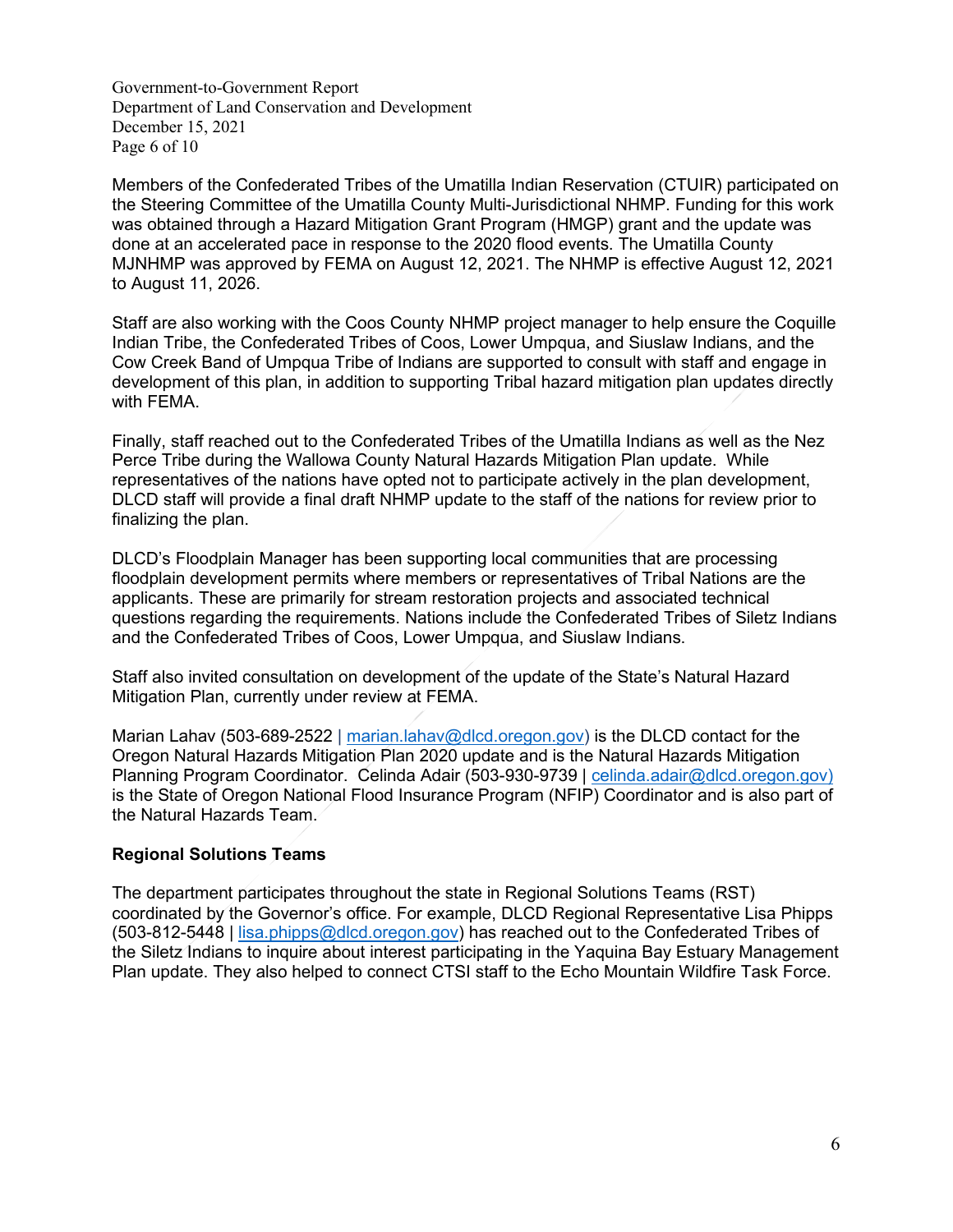Government-to-Government Report Department of Land Conservation and Development December 15, 2021 Page 7 of 10

# **Technical Assistance Grants**

The department offers grant assistance through four department subprograms; the Oregon Coastal Management Program, General Fund Grant Program, Natural Hazards Mitigation Program, and Transportation Growth Management Program.

For the 2021-2023 cycle, agency staff sent letters to each of the nine Tribes announcing it was accepting applications for General Fund Technical Assistance grants for the 2021-2023 biennium. Grant priorities for the biennium include; economic development, affordable and workforce housing, natural hazard and climate change resilience, planning for infrastructure financing, and updates to comprehensive plans and local ordinances. This year, despite individualized outreach from our regional representatives to the Tribes, the department did not receive any grant applications for the 2021-2023 biennium. The input we received from Tribal governments was that they had other priorities to work on other than long-range planning activities, and also other funding sources for their work. In contrast, for the 2019-2021 grant cycle, which concluded on June 30, 2021, the Coquille Tribe (Mith-ih-Kwuh dba TribalOne) completed a Coquille Wharf Master Plan with a \$25,000 grant from our Technical Assistance grant fund.

More information about grant opportunities can be found at

<https://www.oregon.gov/lcd/About/Pages/Grants.aspx> or by contacting Community Services Division Manager Gordon Howard at (503-856-6935) | [Gordon.howard@dlcd.oregon.gov.](mailto:Gordon.howard@state.or.us)

## **Transportation and Growth Management Grants**

The Transportation and Growth Management (TGM) program is a partnership between DLCD and the Oregon Department of Transportation. TGM supports community efforts to expand transportation choices. [TGM Planning Grants](https://www.oregon.gov/lcd/tgm/pages/planning-grants.aspx) help local governments plan for streets and land use that lead to more livable, sustainable, and economically vital communities. This planning increases opportunities for transit, walking and bicycling. The table below shows the status of TGM grants awarded to Tribes over the past five years.

| <b>Tribe</b>                                                                            | Project                                                                        | \$ Authorized  | Project<br>Completion | TGM#       |
|-----------------------------------------------------------------------------------------|--------------------------------------------------------------------------------|----------------|-----------------------|------------|
| <b>Confederated</b><br>Tribes of the<br><b>Umatilla</b><br>Indian<br><b>Reservation</b> | Transportation<br><b>System Update</b>                                         | In development | 2021                  | <b>TBD</b> |
| <b>Klamath</b>                                                                          | Klamath Tribes &<br>City of Chiloquin<br><b>Bike-Pedestrian</b><br>Master Plan | \$114,530      | <b>JAN 2019</b>       | 4A-16      |
| Coos, Lower<br><b>Umpqua and</b><br><b>Siuslaw</b>                                      | <b>Coos Head Area</b><br><b>Master Plan</b>                                    | \$182,080      | <b>AUG 2018</b>       | $3B-14$    |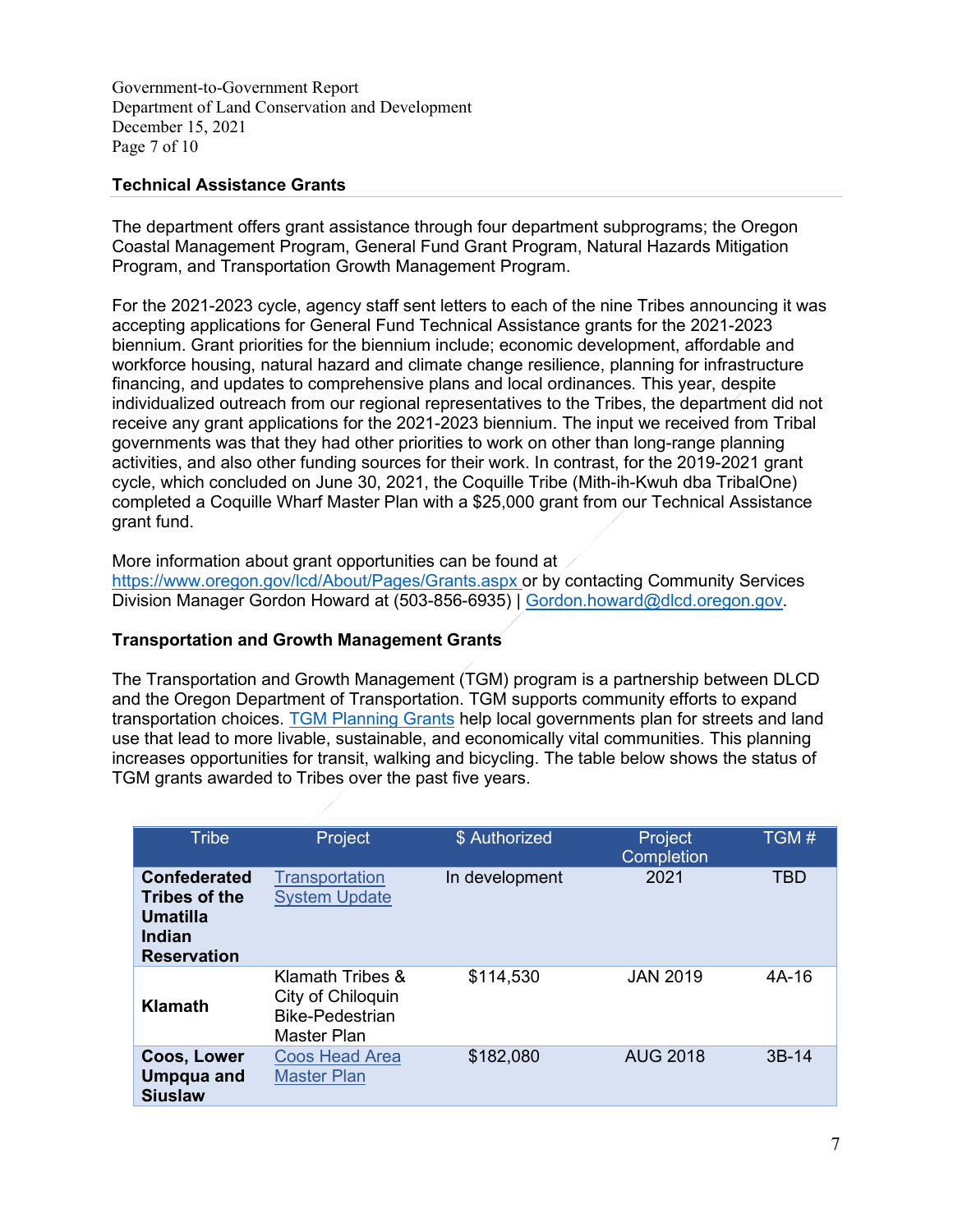Government-to-Government Report Department of Land Conservation and Development December 15, 2021 Page 8 of 10

| Coquille        | <b>Empire</b><br>Comprehensive<br>Plan            | \$192,895 | <b>JULY 2018</b>  | $3B-15$             |
|-----------------|---------------------------------------------------|-----------|-------------------|---------------------|
| <b>Umatilla</b> | <b>Mission</b><br>Community<br><b>Master Plan</b> | \$195,100 | <b>MARCH 2018</b> | $5A-15$             |
| Klamath         | Chiloquin<br><b>Walkability Study</b>             | \$18,240  | <b>APRIL 2016</b> | C <sub>2F4-15</sub> |
|                 | <b>Total Authorized Funds</b>                     | \$702,845 |                   |                     |

Completed in March 2018, the Confederated Tribes of the Umatilla Indian Reservation's Mission Community Master Plan will help create a "*vibrant, engaged, and multi-modal community that fosters cultural and environmental connectedness, economic vitality, health, and well-being.*" The Coquille Indian Tribe's Empire Comprehensive Plan encompasses approximately 1,100 acres and designates land use zones and a transportation network to meet pedestrian, bicyclist, and motorist needs.

The CTCLUSI Coos Head Area Master Plan (CHAMP) envisions redevelopment of 43 acres previously under U.S. Department of Defense ownership into an integrated development that will benefit Tribal members, meet Tribal economic development objectives, and provide a mix of uses available to the greater Charleston and Coos Bay communities. During the 2021-2023 biennium, TGM is conducting a Code Assistance project to create a new zone and development standards, which must be in place to implement the CHAMP. The project is a joint effort with Coos County and CTCLUSI.

The 2016 TGM Bike-Pedestrian Master Plan award to the Klamath Tribes builds on a completed TGM Education and Outreach project focused on bicycle and pedestrian safety in the City of Chiloquin. The prior Education and Outreach project was managed by DLCD Community Assistance planner Evan Manvel (971-375-5979| [evan.manvel@dlcd.oregon.gov\)](mailto:evan.manvel@dlcd.oregon.gov).

## **Local Government Coordination**

The department continues to serve as a resource to local governments with questions relating to coordination with Oregon's Tribal Nations. Department staff recognize and seek to underscore the importance of Tribal relationships with local governments including but not limited to the area of local land use regulations on fee lands.

To ensure department wide awareness, DLCD provided regular training to staff members on government-to-government relations with the iLearn on Tribal Nations the standard curriculum. Since that has been lost in the transition to Workday, DLCD continues to work with CHRO on replacement trainings. In the meantime, DLCD's Tribal Liaison provides information for all DLCD staff.

The Coastal Program and Farm Forest Specialist are responsible for the department's involvement in the Bureau of Indian Affairs (BIA) fee-to-trust process. To our knowledge, no fee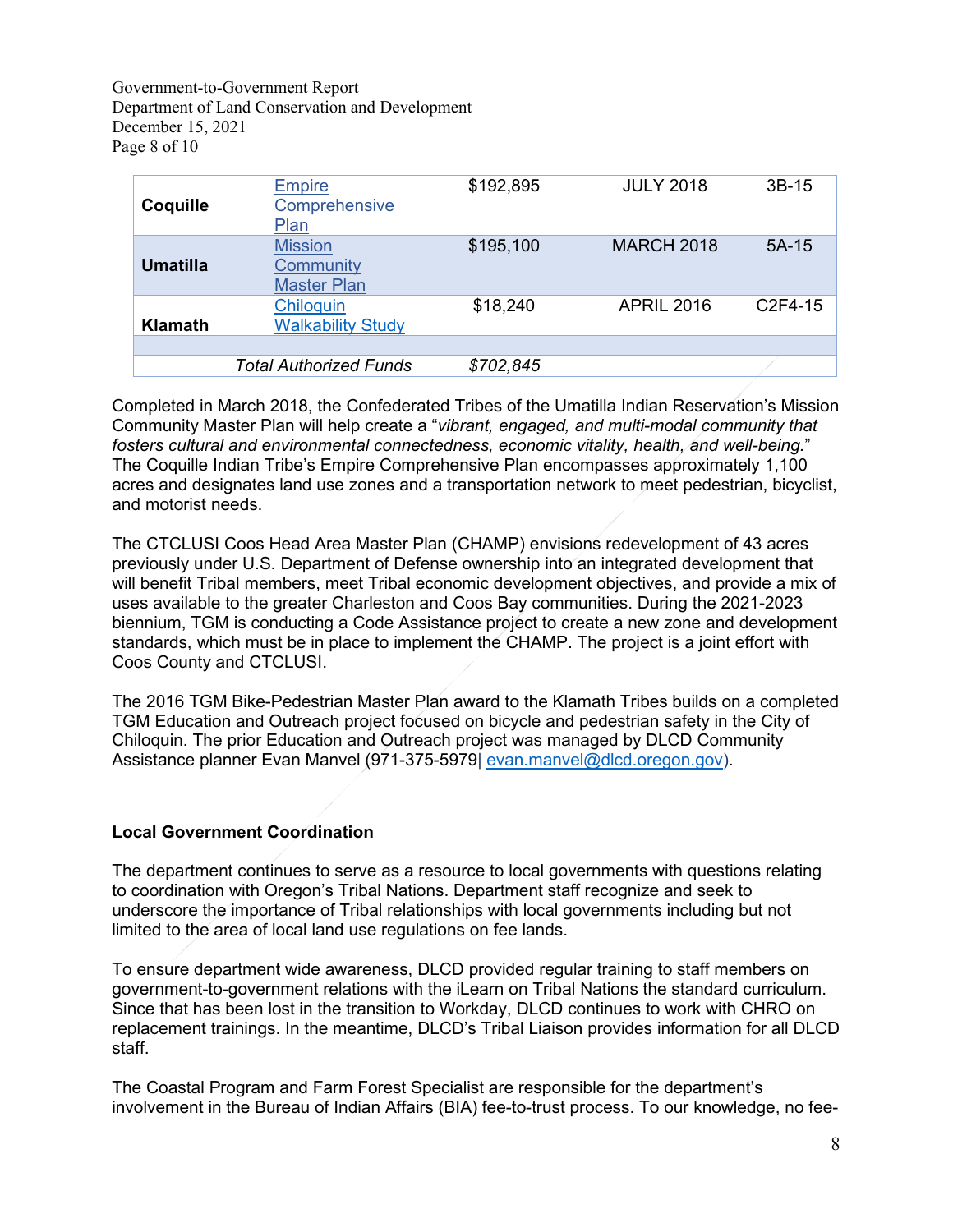Government-to-Government Report Department of Land Conservation and Development December 15, 2021 Page 9 of 10

to-trust transfer notices were received in 2021.

# **Other Activities of Interest**

*Land Acknowledgement, Government to Government Relations.* Particularly when in person and at regional meetings, LCDC welcomes Tribal participation at their [meetings](https://www.oregon.gov/lcd/commission/pages/meetings.aspx?utm_source=LCD&utm_medium=egov_redirect&utm_campaign=https%3A%2F%2Foregon.gov%2Flcd%2Fpages%2Fmeetings.aspx) and makes an effort to coordinate with potentially interested Tribes well in advance. Developed with LCIS guidance, commissioners read a land acknowledgement statement at the beginning of commission meetings. Additionally, staff have developed a draft Land Acknowledgement Guidance document of which staff have provided to LCIS for review.

## *Regional Housing Needs.*

The Regional Housing Needs Analysis (RHNA) is a pilot methodology intended to assess whether a statewide analysis of housing need would support more equitable, affordable, and fair housing outcomes. A priority for DLCD was assessing whether such an analysis, if implemented, could be used by Tribal Nations to better support their housing planning efforts. Through conversations with housing and planning staff at various Tribal Nations, we heard that, while measuring housing need is important, there is a clear need for direct policy action to support Tribal Nations in addressing their housing needs. We incorporated these insights into a report we delivered to the Legislature on March 1, 2021.

The Legislature directed DLCD to continue study and discussion in the 2021-23 biennium to prepare recommendations for the adoption and implementation of a modernized housing planning system, addressing affordable and market-rate housing production, into state and local planning programs. Part of this includes resources to build on the existing population forecast program, including projections for Tribal-owned lands and projections by race and ethnicity. More importantly, this process will include engagement with stakeholders across the state in the first half of 2022 to solicit feedback on what these recommendations should contain. This will include organizing small group meetings and one-on-one interviews with housing and planning staff at Tribal Nations to discuss specific policy actions we can incorporate into legislative recommendations.

*Land Use Planning Goal Review for Equity.* The Governor's Recommended Budget for the 2021-23 biennium assigned DLCD to complete a review of Oregon's 19 statewide land use planning goals for equity, environmental justice, and climate. Unfortunately, the Legislature did not fund this piece in the department's approved 2021-23 budget. Since then, DLCD included a related policy proposal on our 2021-23 Policy Agenda, acknowledged by the Land Conservation and Development Commission in November, to revise Goal 1: Citizen Involvement. This revision intends to modernize and update the goal to reflect equity and inclusion in the public process of land use decision-making. DLCD currently believes the best route to conduct this work is through a budget request for the department's 2023-25 budget. We would appreciate close coordination with Tribal nations throughout the budget development process and to conduct this work should the request be funded for the upcoming biennium.